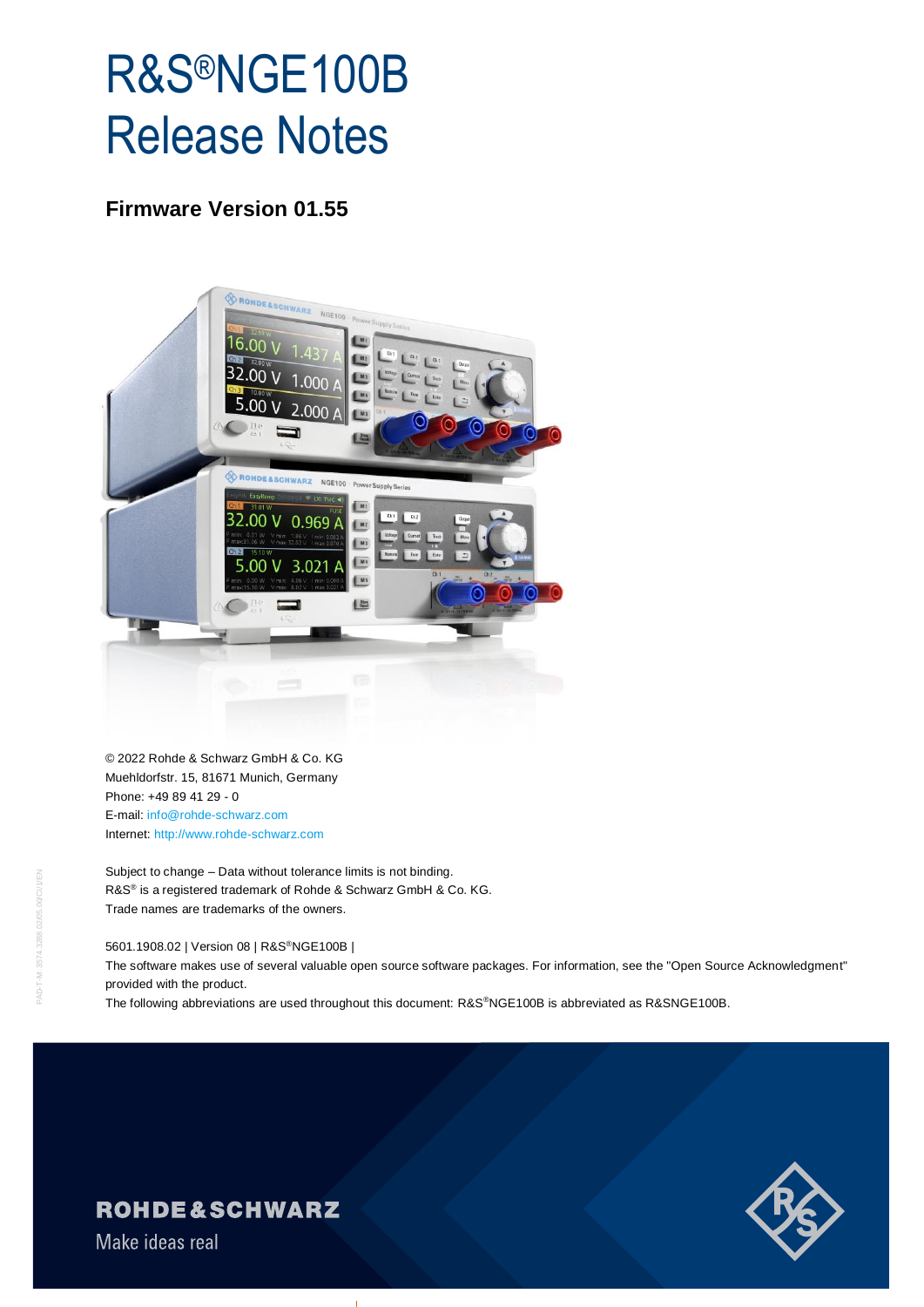## **Contents**

| 1              | Information on the current version and history  3 |  |
|----------------|---------------------------------------------------|--|
| 1.1            |                                                   |  |
| 1.2            |                                                   |  |
| 1.3            |                                                   |  |
| 1.4            |                                                   |  |
| 1.5            |                                                   |  |
| 1.6            |                                                   |  |
| 1.7            |                                                   |  |
| 1.8            |                                                   |  |
| 1.9            |                                                   |  |
| $\overline{2}$ |                                                   |  |
|                |                                                   |  |
| 3              |                                                   |  |
| 3.1            |                                                   |  |
| 3.2            |                                                   |  |
| 3.3            |                                                   |  |
| 3.4            |                                                   |  |
| 4              |                                                   |  |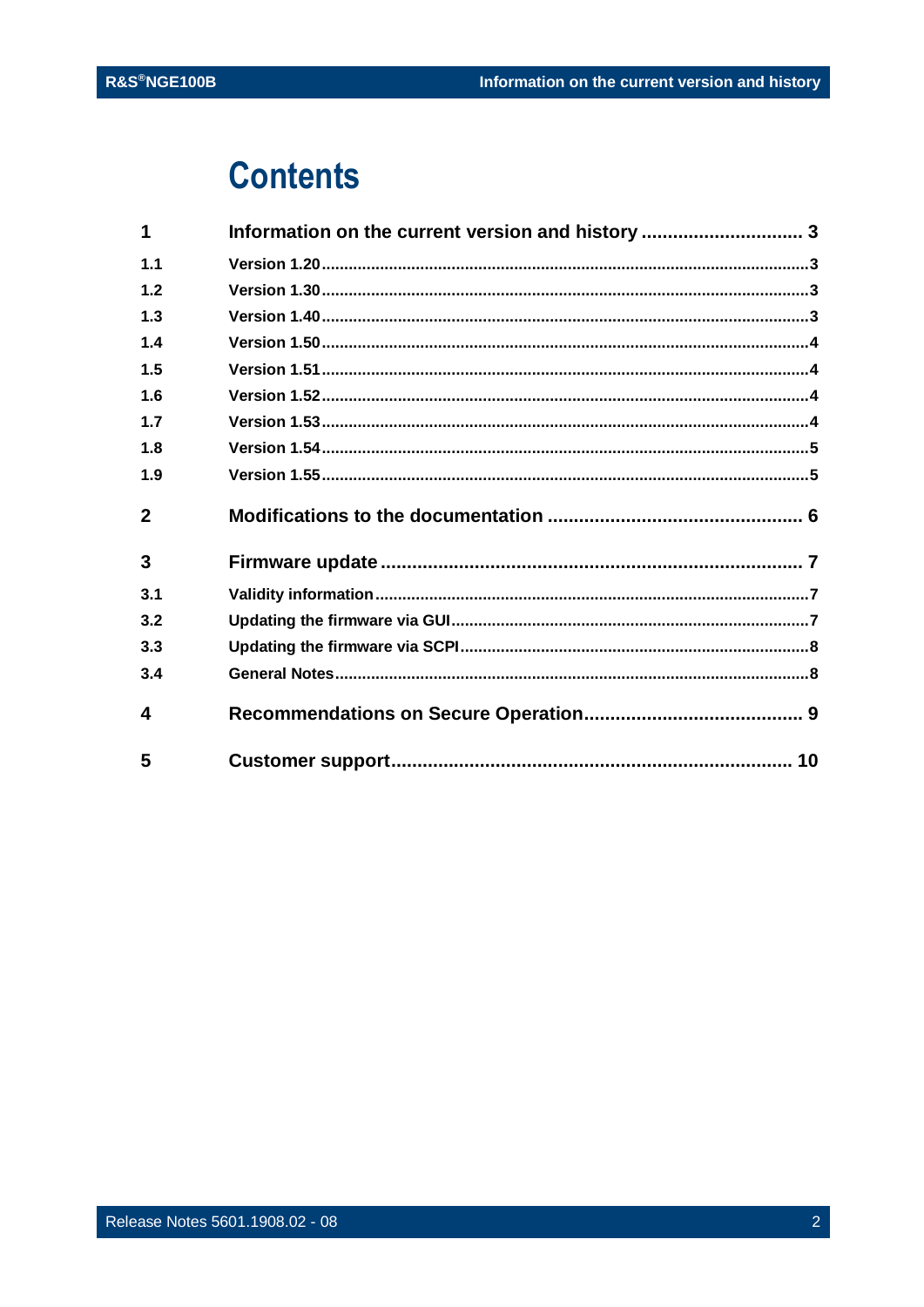## <span id="page-2-0"></span>**1 Information on the current version and history**

#### <span id="page-2-1"></span>**1.1 Version 1.20**

| Version | <b>Contents</b>                  |
|---------|----------------------------------|
|         | Power supply base firmware       |
| 1.20    | NGE100-K101: Ethernet Option     |
|         | NGE100-K102: Wireless LAN Option |

### <span id="page-2-2"></span>**1.2 Version 1.30**

| Version | <b>Contents</b>                                                                                                                                  |
|---------|--------------------------------------------------------------------------------------------------------------------------------------------------|
|         | NGE100-K103: Digital IO Option<br>When changing configurations in menu, pressing "Back" key will exit configuration<br>modeSupport new fan model |
| 1.30    | Beep sound is enabled when pressing "Enter", "Back" and "Menu" keys                                                                              |
|         | New remote control commands to save/recall device settings. *SAV; *RCL                                                                           |
|         | Remote control commands to configure EasyArb are available                                                                                       |

#### <span id="page-2-3"></span>**1.3 Version 1.40**

| Version | Contents                                                                |  |
|---------|-------------------------------------------------------------------------|--|
|         | Supports USB VCP connection for remote contro                           |  |
|         | Supports HMExplorer desktop software                                    |  |
|         | Supports screen capture to USB stick or HMExplorer                      |  |
|         | "Back" key cancels current setting when changing configurations in menu |  |
|         | EasyArb can be started via "Enter" keypress on front panel              |  |
| 1.40    | Firmware update process is changed                                      |  |
|         | If LAN is connected, WLAN will be disconnected automatically            |  |
|         | Device general settings are recalled automatically during next startup  |  |
|         | Output performance is improved at low voltage range                     |  |
|         | Virtual Keyboard layout is changed                                      |  |
|         | Store / Recall function is available for Digital IO and EasyArb data    |  |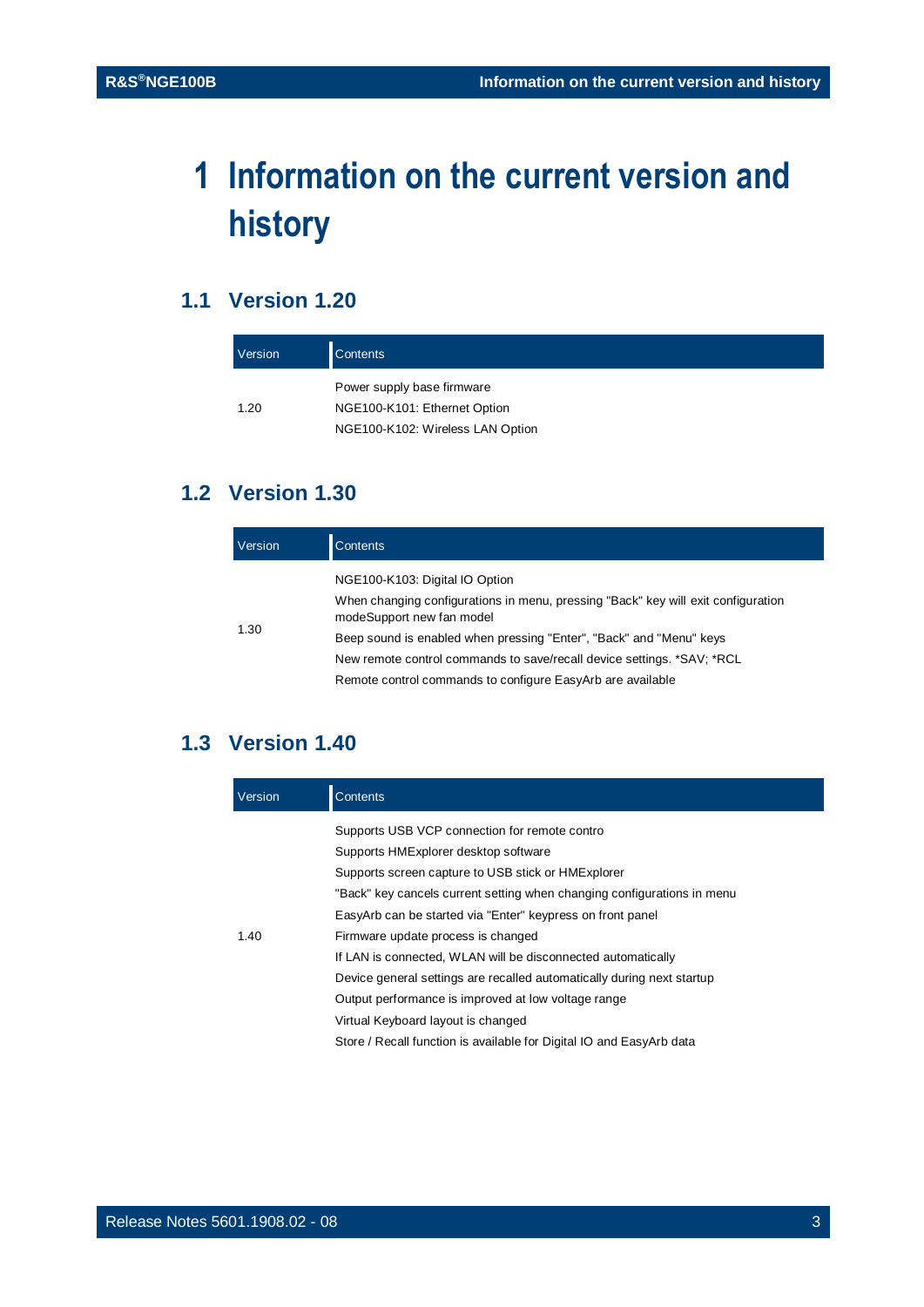### **1.4 Version 1.50**

<span id="page-3-0"></span>

| Version | <b>Contents</b>                                 |
|---------|-------------------------------------------------|
|         | Graphical user interface design is updated      |
| 1.50    | System time is set to 2018-01-01 after power on |

### <span id="page-3-1"></span>**1.5 Version 1.51**

| Version                                                           | Contents                                                                          |
|-------------------------------------------------------------------|-----------------------------------------------------------------------------------|
|                                                                   | Supports exporting OSA document into USB stick                                    |
|                                                                   | Remote control commands to query CV/CC status and OTP tripped status are added    |
| Navigation bug on NGE102 inside Protection menu is fixed          |                                                                                   |
| 1.51<br>Device name is corrected for USBTMC connection to Windows |                                                                                   |
|                                                                   | Number of EasyArb data points is retrieved correctly by remote control command    |
|                                                                   | EasyArb Trigger is available for selection in Digital IO only if Ch 1 is selected |

### <span id="page-3-2"></span>**1.6 Version 1.52**

| Version | <b>Contents</b>                                                                       |  |
|---------|---------------------------------------------------------------------------------------|--|
|         | Firmware update resets save/recall settings                                           |  |
|         | EasyRamp compatible with hmc804x driver for LabVIEW                                   |  |
|         | Faster voltage turn on behavior                                                       |  |
|         | Unexpected output turn off is fixed                                                   |  |
| 1.52    | Virtual Keyboard exits by pressing any key if ESC key has the focus                   |  |
|         | Option key installation could show error notification despite successful installation |  |
|         | USBTMC connection might fail if NRP-Z driver is installed                             |  |

### <span id="page-3-3"></span>**1.7 Version 1.53**

| Version | Contents                                                                                                        |
|---------|-----------------------------------------------------------------------------------------------------------------|
|         | Reset command modified (prevent reset of USB settings and buzzer settings, clear<br>channel history in NGE102B) |
|         | Master DIO enable interface (addition to GUI & SCPI)                                                            |
| 1.53    | Save/Recall for DIO changed to store individual DIO status                                                      |
|         | DIO reliability enhanced (latch up effect eliminated, off state control, output trigger after<br>logic switch)  |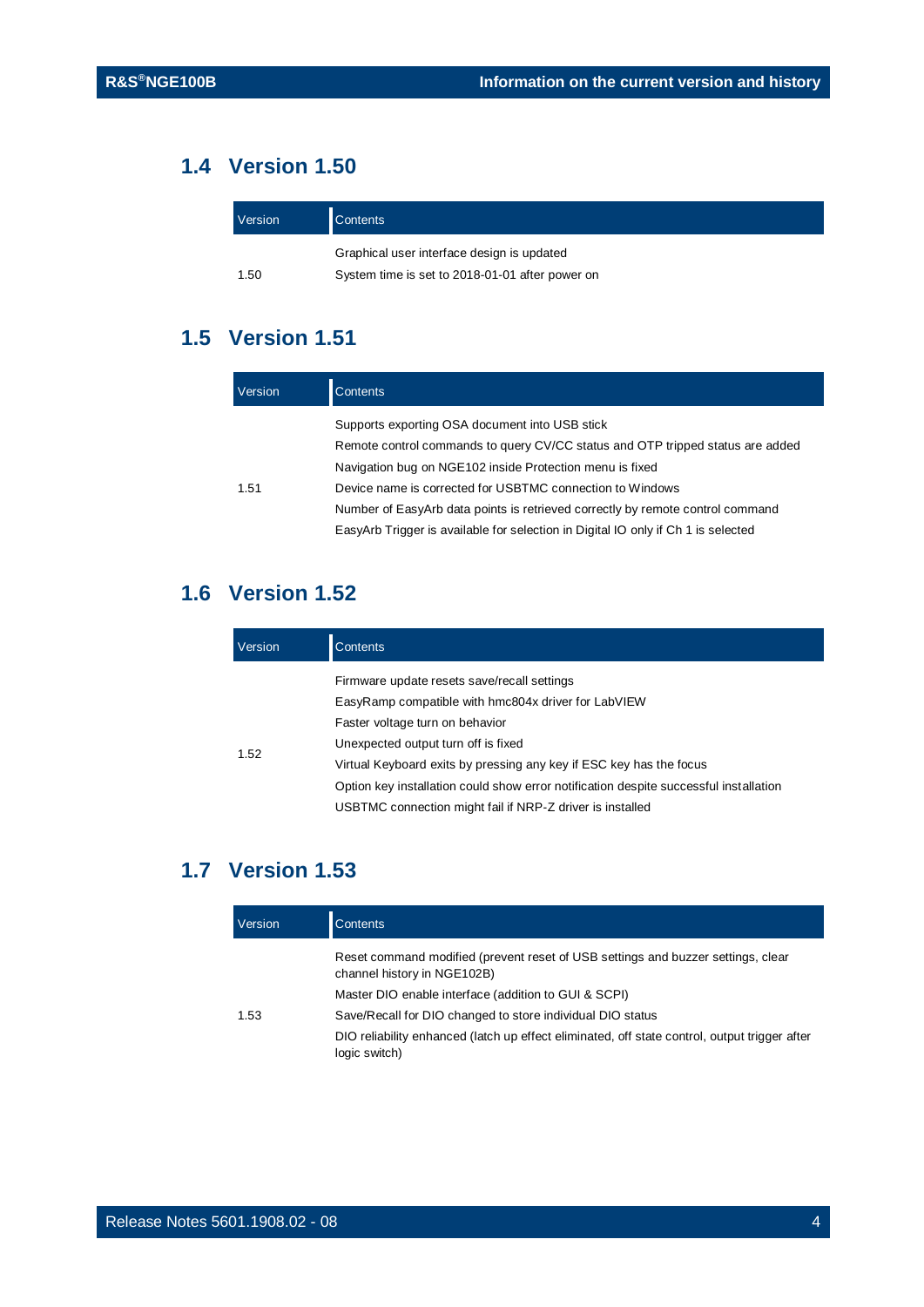### **1.8 Version 1.54**

<span id="page-4-0"></span>

| Version | <b>Contents</b>                           |  |
|---------|-------------------------------------------|--|
|         | Fan control optimized to remove noise     |  |
| 1.54    | Preserving of WLAN SSID names with spaces |  |
|         | WLAN password fix for "\$" characters     |  |
|         | GUI Status bar color fix for TMV/VCP      |  |

### <span id="page-4-1"></span>**1.9 Version 1.55**

| Version | <b>Contents</b>                                               |  |
|---------|---------------------------------------------------------------|--|
| 1.55    | Improve DIO processing                                        |  |
|         | Improve GUI setting performance<br>Support new fan model      |  |
|         | Support auto detection of WLAN chip if present in the device. |  |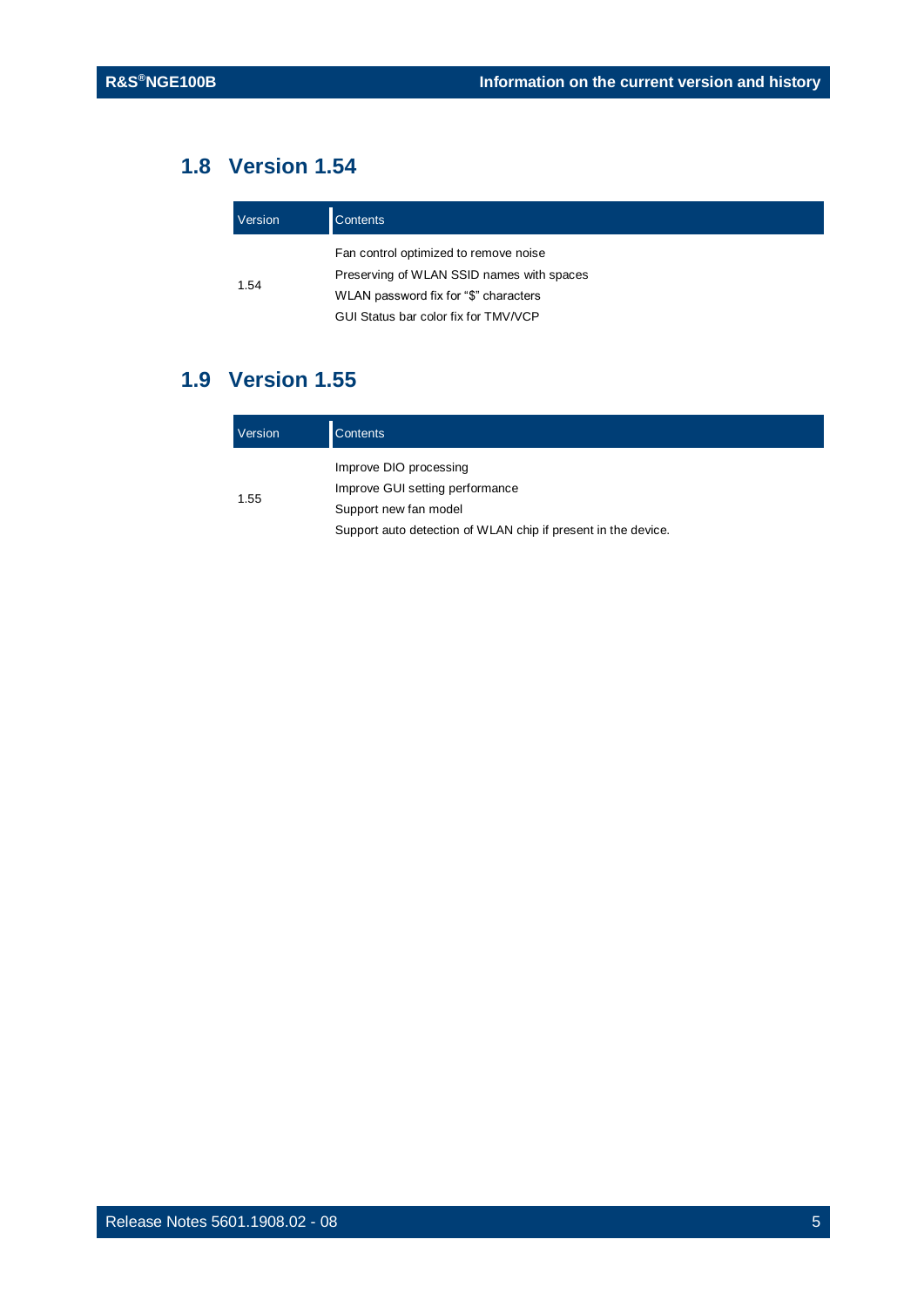## <span id="page-5-0"></span>**2 Modifications to the documentation**

The latest documentation can be downloaded from the R&S NGE100B Power Supply product web page under: [http://www.rohde-schwarz.com/product/nge100b.](http://www.rohde-schwarz.com/product/nge100b)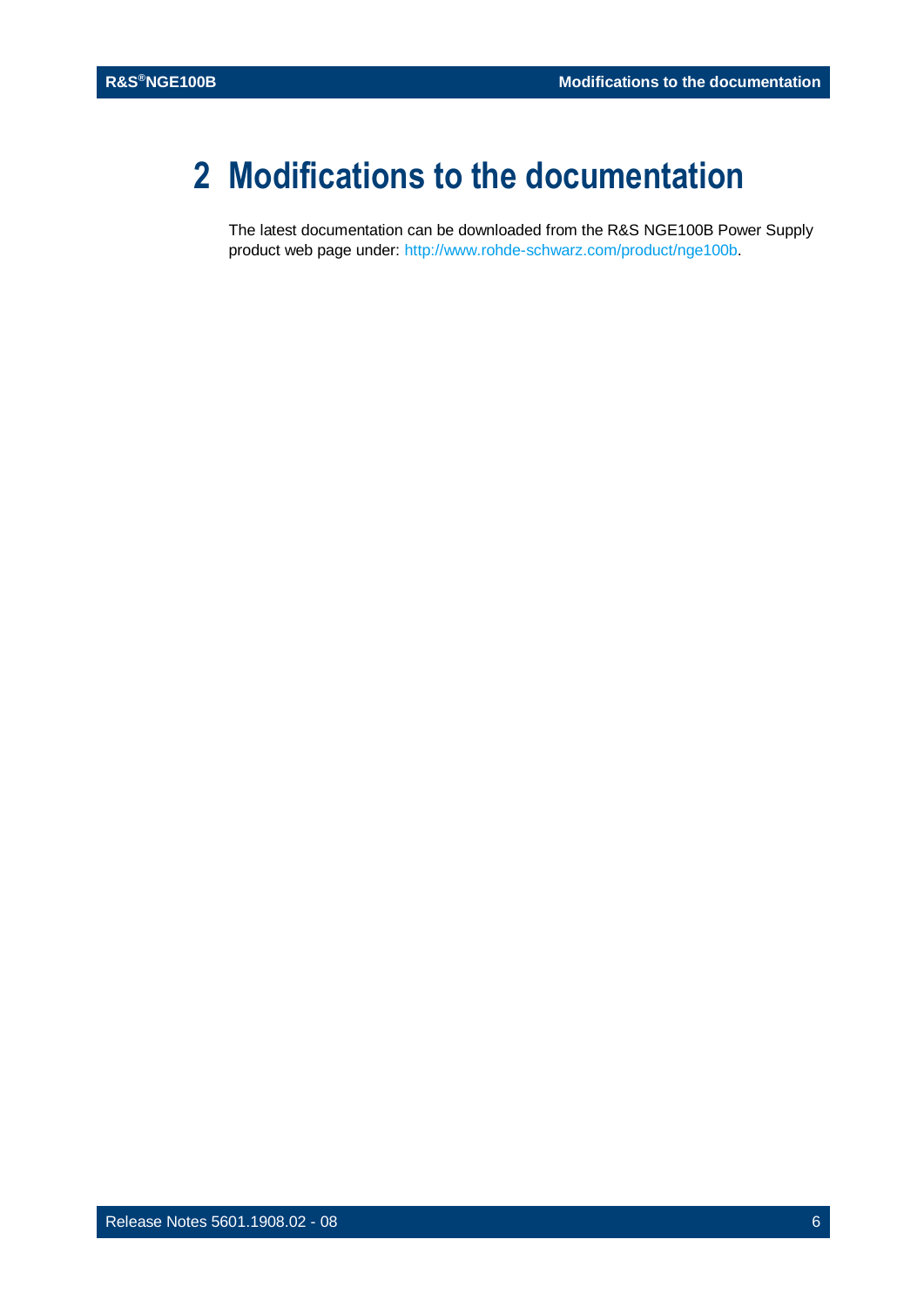## <span id="page-6-0"></span>**3 Firmware update**

The latest firmware file is available for download from the product web page: [http://www.rohde-schwarz.com/product/nge100b.](http://www.rohde-schwarz.com/product/nge100b)

<span id="page-6-1"></span>There are two ways to update the firmware: manually or remotely.

#### **3.1 Validity information**

If necessary list here the material and model numbers the firmware is referring to

| <b>Device</b>          | <b>Order Number</b> |
|------------------------|---------------------|
| <b>R&amp;S NGE102B</b> | 5601.3800.02        |
| <b>R&amp;S NGE103B</b> | 5601.3800.03        |

#### <span id="page-6-2"></span>**3.2 Updating the firmware via GUI**

Before updating the firmware, prepare a USB stick formatted as FAT32.

2. Download firmware file from R&S NGE100B product page and unzip it. There are two installation files after unzip. The file names are NGE100FWRelease.tar.gz.enc and NGE100FWRelease.fwp.

3. Copy the two files into the base directory of a USB flash drive. Do not rename these files.

4. Insert the USB flash drive into the front USB port of the instrument and wait for a few seconds to initialize USB connection.

5. Press the Menu key to activate the instrument's setup menu. Select "Utilities  $\rightarrow$ Update" menu item. Current firmware version will be shown on screen. If firmware file is found, the R&S NGE100B displays the "Update" button (see figure below).

| Update                                                               |         |  |
|----------------------------------------------------------------------|---------|--|
|                                                                      | Version |  |
| Device                                                               | 1.55    |  |
| Start Update from USB                                                | Update  |  |
| Press Enter button to start<br>Instrument will restart automatically |         |  |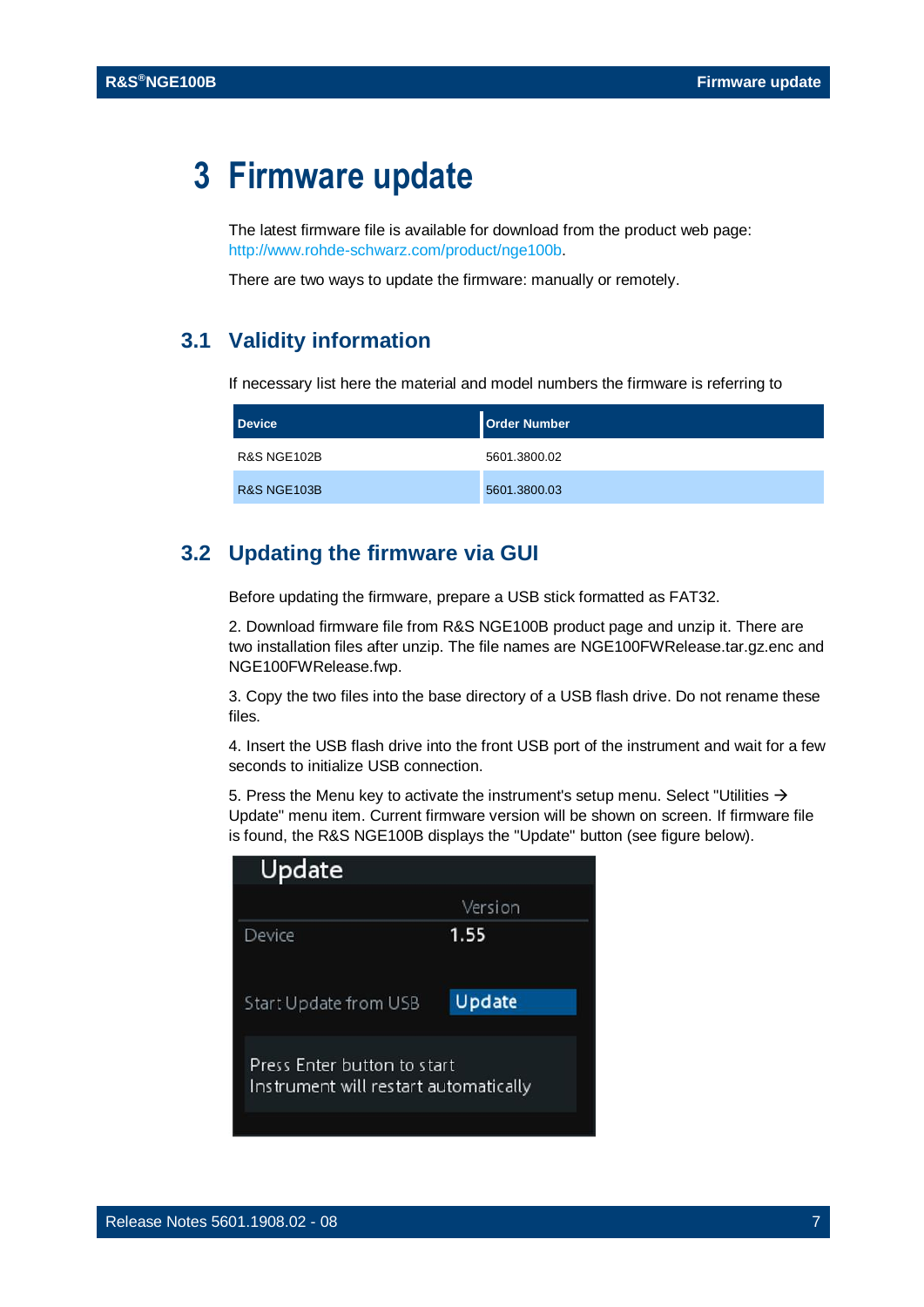6. Press Enter key to start firmware update process. The instrument will reboot automatically as part of the update process.

7. Press Enter key to start firmware update when prompt. Alternatively, press Back button to cancel.

<span id="page-7-0"></span>8. Wait for the completion of the update process. Do not operate the instrument while firmware is updating.

#### **3.3 Updating the firmware via SCPI**

1. Before updating the firmware, prepare a USB stick formatted as FAT32.

2. Download firmware file from R&S NGE100B product page and unzip it. There are two installation files after unzip. The file names are NGE100FWRelease.tar.gz.enc and NGE100FWRelease.fwp.

3. Copy the two files into the base directory of a USB flash drive. Do not rename these files.

4. Insert the USB flash drive into the front USB port of the instrument and wait for a few seconds to initialize USB connection.

- 5. Connect to the instrument remotely via USB, LAN or WLAN.
- 6. Send the following SCPI command to start firmware update remotely:

DIAGnostic:SERVice:FWUP "NGE100FWRelease.tar.gz.enc"

7. The R&S NGE100B reboots automatically as part of the update process.

<span id="page-7-1"></span>8. Wait for the completion of the update process. Do not operate the instrument while firmware is updating.

#### **3.4 General Notes**

The firmware update process takes 2 - 3 minutes to complete.

If update process completes successfully, the instrument will show green message. Power cycle the instrument to start using the new firmware.

In case update process fails, power cycle the instrument and try to update again.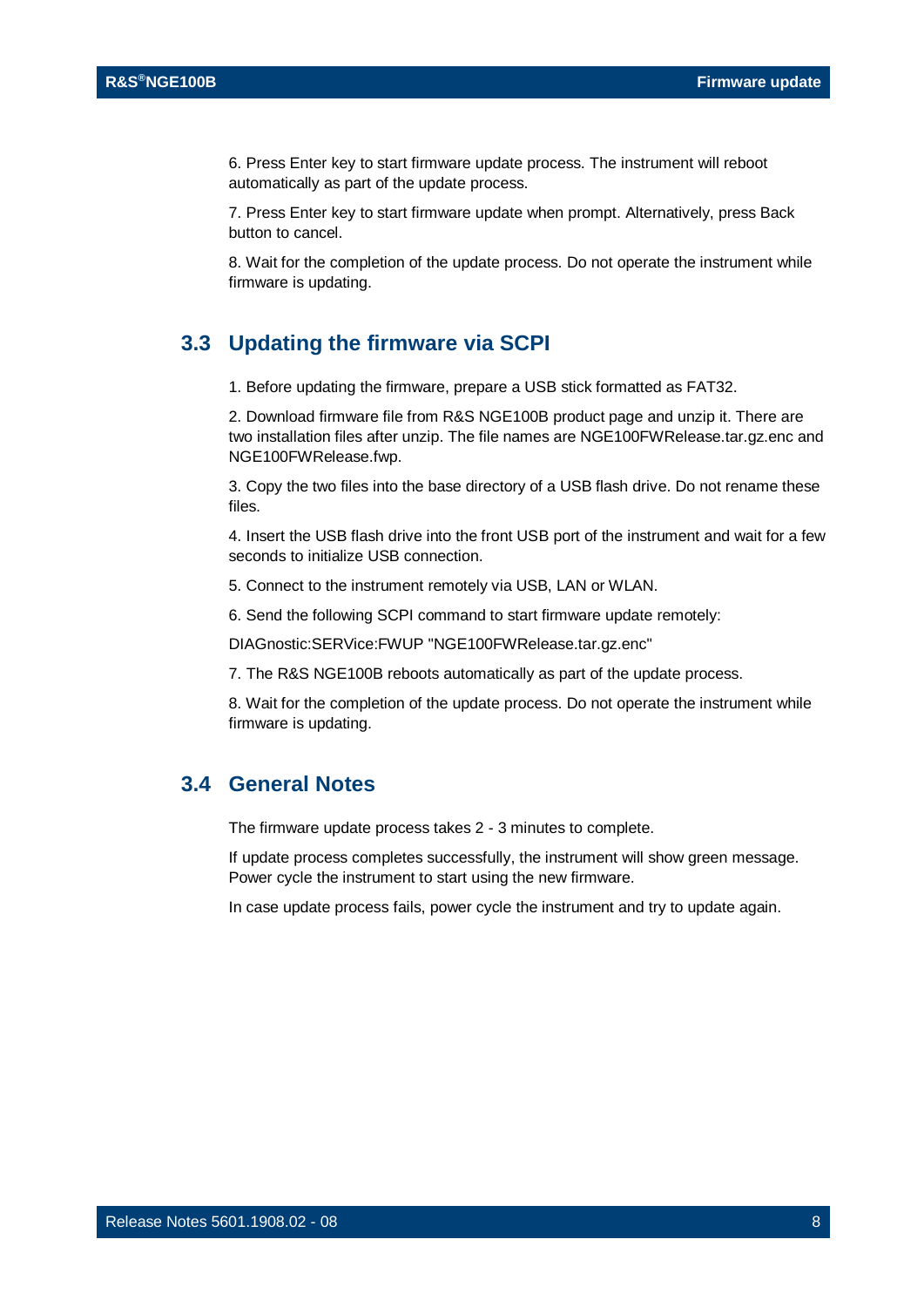## <span id="page-8-0"></span>**4 Recommendations on Secure Operation**

The R&SNGE is designed to operate at local workplaces or in secured networks (LAN). It should not be accessible from the internet, because this is a potential security risk. As an example, attackers could misuse or damage your device.

Please always install the latest firmware.

It is highly recommended that you work closely with your IT department or system administrator to ensure compliance with your company policies when connecting devices to your company's network.